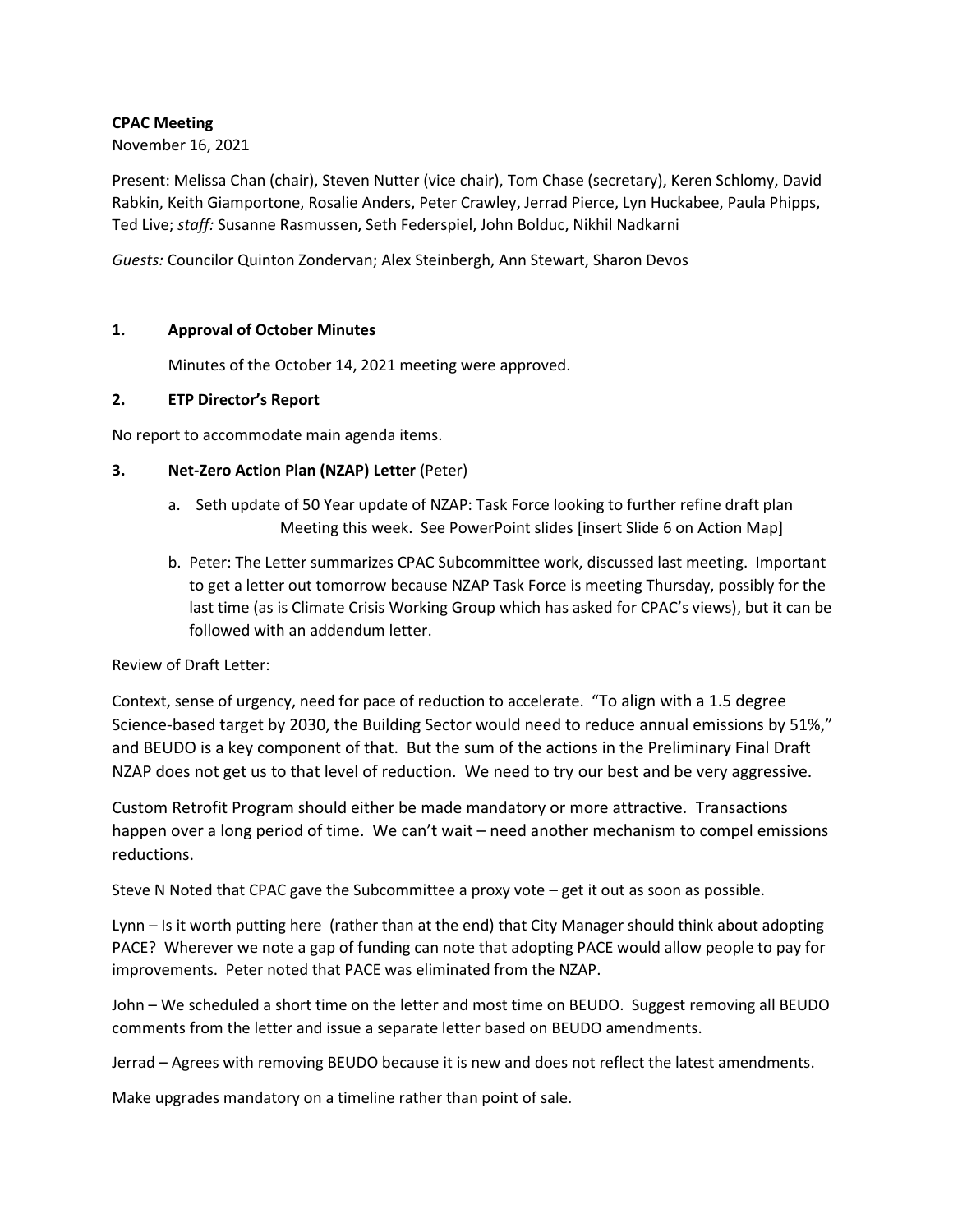Jerad – Can't force people to install solar – big investment.

Keren – Asked for Objections -

Lauren - Objects to Length, Density, Tone of letter. Could be 3 pages. Tone turned her off.

David – Need to share the draft, even knowing things will change. Sharing well-informed ideas that need to be put into the discussion. The letter will be helpful to everyone.

Steven – Supports getting something out tomorrow by noon for value it can provide.

#### **Peter: Motion to distribute letter tomorrow, strip out detailed BEUDO comments - Approved**

Julie – call it an initial take given urgency and the need to act.

#### **4. BEUDO Amendments (Seth)**

Presentation by Seth of key slides (13-14) Performance Requirements; (15-16) Calculating GHG Emissions including predictive publishing emission factors; (17-28) Compliance Pathways including Renewable Energy, Alternative Compliance Payments, Early Baseline Option; Labs, Affordable Housing, Campus; (29) Exemptions; (30) Penalties; (31) Policy review at end of first year.

Tom shared comments by Subcommittee: Opposition to ACP (pay to pollute), concern about speed of ramping down (steeper reduction sooner needed), use social cost of GHG rather than abatement cost; Need to prioritize efficiency over other options; Expanding population of buildings covered wont have much benefit in emissions but it has social benefits; Labs should have a "use" definition not CFM (air); Creating an independent advisory board; Enforce immediately; Adopt a schedule to look at fossil fuel bans.

Jerrad – Should large medical facilities be in the Labs category (hospitals, medical facilities)? Keith agreed.

Why delay Labs compliance? Seth: New buildings not set yet, waiting for state. Existing labs – give more time for retrofits but still make up all required emissions. The whole building.

Why only 1 year review? Because it is an ordinance, not a plan like NZAP, but there can be review at subsequent times.

Seth shared Boston's plan, which takes effect in 2030 but covers smaller buildings (20,000sf commercial vs 25,000sf; 15 units residential versus 50 units). Has only a minimal impact on emissions reduced and would heavily impact City's staff time to enforce and buildings ability to meet.

Melissa asked when we have another opportunity to comment on BEUDO? John noted we don't need to wait a month, can take it up sooner as long as we schedule a meeting. Do we want a subcommittee? Peter asked if anyone wants to join NZAP subcommittee that makes sense rather than a new subcommittee.

David – could we use the Subcommittees comments in a "Please consider these comments in your decision-making" manner. Raise them as questions rather than define details.